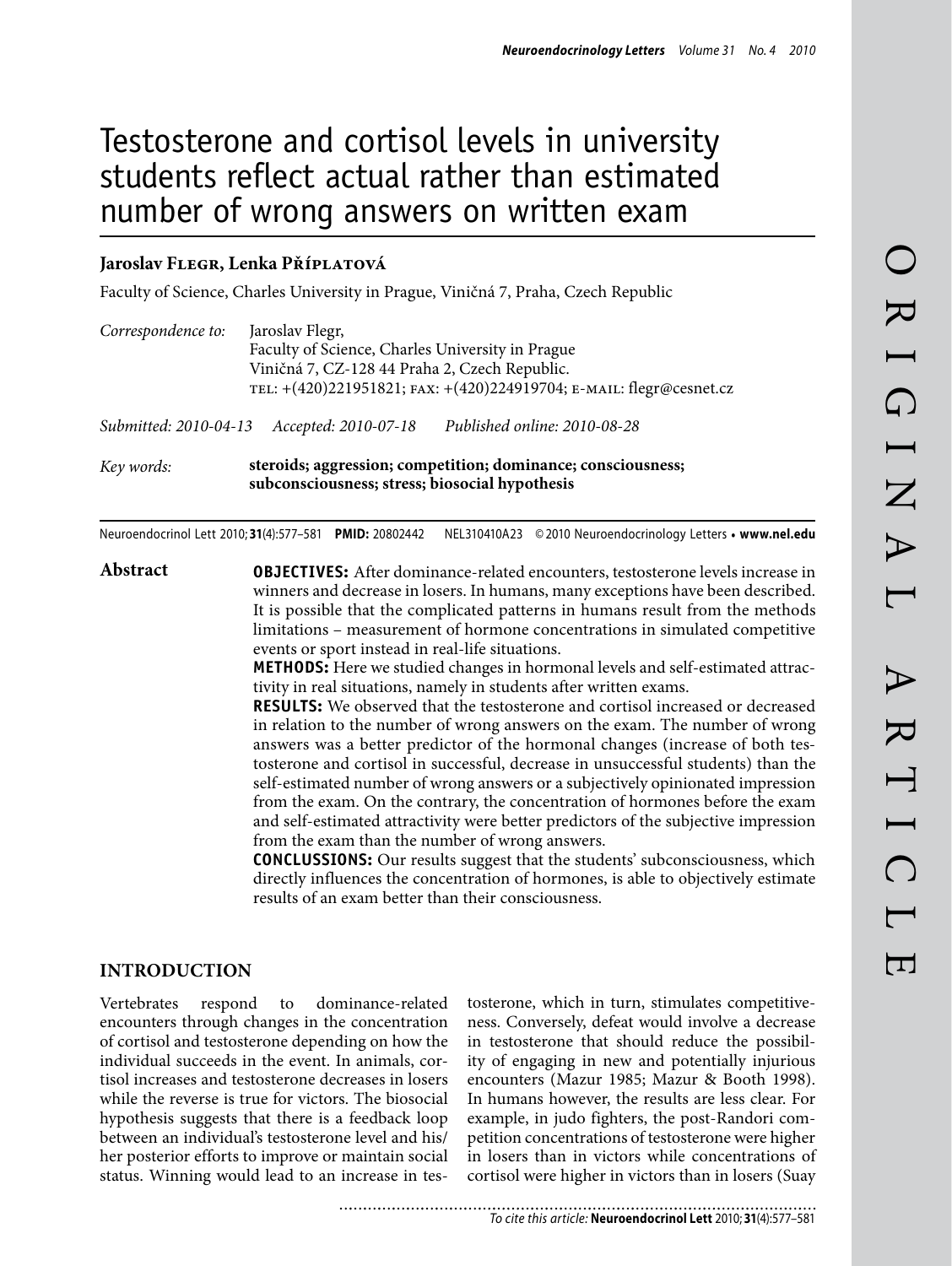#### *Jaroslav Flegr, Lenka Příplatová*

*et al.* 1999). Similarly, women supported by a boyfriend in an experimental stress-induced situation reported a higher well-being during the experiment, but at the same time, expressed higher post-event concentrations of cortisol than in stranger-supported or unsupported women (Kirschbaum *et al.* 1995). Furthermore, in lowmotivated subjects, the increase of cortisol is typical for victors, not for losers (Wirth *et al.* 2006), and the increase of testosterone in victors is typical only for highly motivated subjects (Schultheiss & Rohde 2002).

A complicated pattern of hormonal changes observed in humans can be accounted for by the limitations of the experimental methods used. The changes in hormones concentration are not measured in real-life situations, but rather in simulated competitive events, either in a psychological laboratory or during sport competitions. The release of hormones, however, is regulated with extracortical brain structures; therefore, the response of the organism in a simulated or real fight can dramatically differ. Moreover, the competitive encounters in sport are mostly accompanied with intensive physical activity, which is known to be associated with increased levels of stress hormones regardless of the results of the competition (Kuoppasalmi *et al.* 1980).

To study the endocrine response of human organisms on their success or failure under natural situations, we monitored the levels of testosterone and cortisol in students before and after a written exam, and we studied the correlation between the assumed and real number of wrong answers on the test with the change in concentration of these hormones and with self-estimated attractivity.

# **MATERIAL AND METHODS**

#### *Design of the study*

Before starting a written exam on the Methodology of Science or Evolutionary Biology, the undergraduate students of the biology programs at Faculty of Science, Charles University were asked to voluntarily and without any compensation participate in the study. The students who signed informed consents were asked to provide an initial sample of saliva immediately before the exam. At the end of the 30 minute test, the students were asked to evaluate the attractivity of the faces of foreign students screened on 4 slides – two slides with six female student photos and two slides with six male student photos – using a 7-point scale (1–very unattractive, 7–very attractive). They then evaluated their own attractivity using the same scale. Next, the students were asked to write the estimated number of wrong answers on their test and whether they had a positive or negative impression from the test. After approximately 10 minutes after the end of the test, the students provided a second sample of saliva. Both tests consisted of 28 questions accompanied with three wrong and one correct answers. Each question with the answer choices was shown on the screen for about 30–40 seconds (depending on the difficulty of a particular question), and if all the students had not decided on an answer within the allotted time, another 15–20 seconds was added. After that, the students wrote down a code of a presumed correct answer and a new question was screened. The tests started at 14 and 15 o'clock and 50–80 students participated in each run. More than 90% of the students consented to participate in the study but only about 50% provided saliva samples with enough material for the analyses. Five of the 293 students participated in both the Methodology and Evolutionary Biology tests and the two tests were about 3 months apart.

#### *Radioimmunoassay tests*

All hormone assays were performed at the Institute of Endocrinology, Prague with the RIA technique, using the automatic analyzer Stratec (Immunotech, Praha) and 12-channel gamma counter (Berthold, FRG) (Flegr *et al.* 2008a; Flegr *et al.* 2008b; Hampl *et al.* 1990).

#### *Statistics*

The concentration of hormones had skewed distribution and other variables were binary or ordinal; therefore the correlations were tested using nonparametric Spearman tests. The relation between the estimated and real number of wrong answers was computed with linear regression, and differences between male and female and between below-average and an above-average students were estimated with Mann-Whitney U Test.

# **RESULTS**

The population consisted of 214 women and 79 men. The concentrations of hormones were higher in men (Table 1); therefore we standardized these data by computing Z-scores separately for men and women. Table 1 also shows the strength and significance of the correlation of students' impression from the exam (positive or negative), the expected and actual number of wrong answers with concentration of hormones, the average attractivity of foreign students´ faces and self-estimated attractivity. Figure 1 shows the differences in the concentration of hormones in students that expected a below-average and an above-average number of wrong answers (part A), and the differences in the concentration of hormones in students that actually achieved a below-average number and an above-average number of wrong answers (part B). The results suggest that the expectation of bad results on the exam correlates with a high concentration of cortisol before the exam, while actual bad achievements were accompanied with decreased concentrations of testosterone and cortisol and good achievements with increased concentrations of both hormones after the exam.

Self-estimated attractivity correlated with a positive impression from the exams (Spearman  $R = 0.153$ , *p=*0.013). The separate analyses for men and women showed that the pattern for both sexes is similar with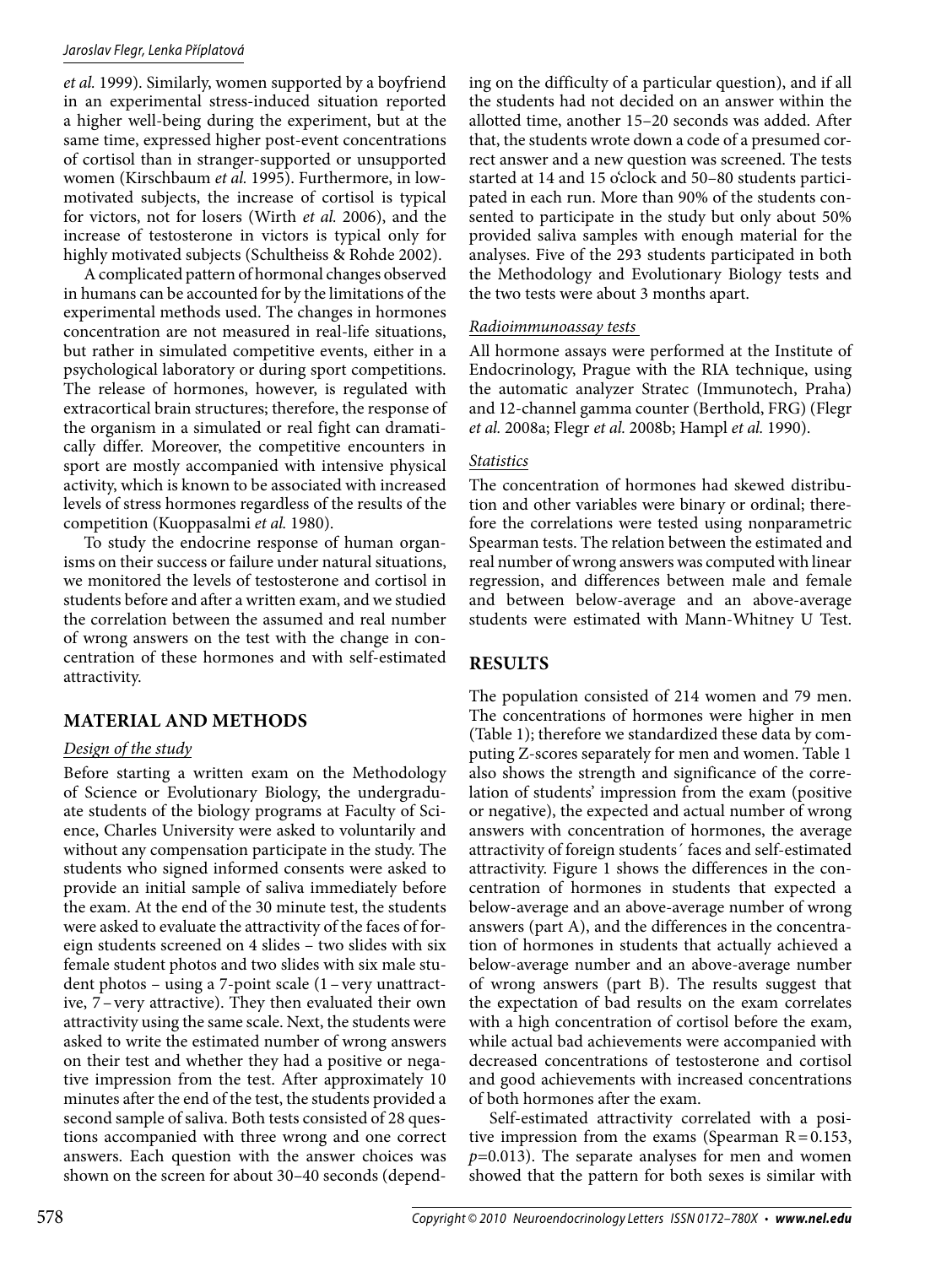|                                                | mean     |          | valid N |     | gender   |         | impression  |         | expected errors |         | actual errors |         |
|------------------------------------------------|----------|----------|---------|-----|----------|---------|-------------|---------|-----------------|---------|---------------|---------|
|                                                | women    | men      | women   | men | z        | p-value | $\mathbf R$ | p-value | R               | p-value | R             | p-value |
| pre-testosterone<br>(nmol/l)                   | 0.169    | 0.467    | 138     | 58  | 8.926    | < 0.001 | $-0.016$    | 0.827   | $-0.029$        | 0.691   | $-0.038$      | 0.593   |
| pre-cortisol<br>(nmol/l)                       | 4.133    | 6.837    | 116     | 45  | 4.515    | < 0.001 | $-0.099$    | 0.223   | 0.142           | 0.075   | $-0.091$      | 0.252   |
| post-testosterone<br>(nmol/l)                  | 0.143    | 0.455    | 136     | 58  | 8.839    | < 0.001 | $-0.017$    | 0.822   | $-0.083$        | 0.253   | $-0.246$      | < 0.001 |
| post-cortisol<br>(nmol/l)                      | 3.192    | 5.210    | 123     | 48  | 4.849    | < 0.001 | $-0.036$    | 0.646   | 0.030           | 0.703   | $-0.231$      | 0.002   |
| diff-testosterone<br>(nmol/l)                  | $-0.030$ | $-0.030$ | 128     | 54  | $-0.179$ | 0.858   | 0.088       | 0.248   | $-0.144$        | 0.056   | $-0.222$      | 0.003   |
| diff-cortisol<br>(nmol/l)                      | $-1.066$ | $-1.529$ | 105     | 42  | 0.024    | 0.981   | 0.063       | 0.457   | $-0.061$        | 0.466   | $-0.190$      | 0.021   |
| age<br>(years)                                 | 21.080   | 21.443   | 213     | 79  | 1.049    | 0.294   | $-0.001$    | 0.991   | 0.036           | 0.541   | 0.094         | 0.109   |
| impression<br>$(0 - bad, 1 good)$              | 0.215    | 0.346    | 209     | 78  | 1.742    | 0.117   |             |         | $-0.686$        | < 0.001 | $-0.288$      | < 0.001 |
| expected errors                                | 11.729   | 10.608   | 210     | 79  | $-1.731$ | 0.083   | $-0.686$    | < 0.001 |                 |         | 0.471         | < 0.001 |
| actual errors                                  | 9.724    | 9.759    | 214     | 79  | 0.213    | 0.831   | $-0.288$    | < 0.001 | 0.471           | < 0.001 |               |         |
| allo-attractivity<br>(1 unattract. 7 attract.) | 3.381    | 3.077    | 214     | 77  | $-2.856$ | 0.004   | 0.032       | 0.597   | 0.023           | 0.704   | $-0.011$      | 0.847   |
| self-attractivity<br>(1 unattract. 7 attract.) | 4.550    | 4.360    | 200     | 75  | $-1.625$ | 0.104   | 0.153       | 0.013   | $-0.096$        | 0.116   | 0.104         | 0.087   |

First six columns show descriptive statistics for population and results of testing difference between men and women with Mann-Whitney U test. The last six columns show results of Spearman correlation test; for hormones the tests were performed on Z-scores computed separately for men and women.



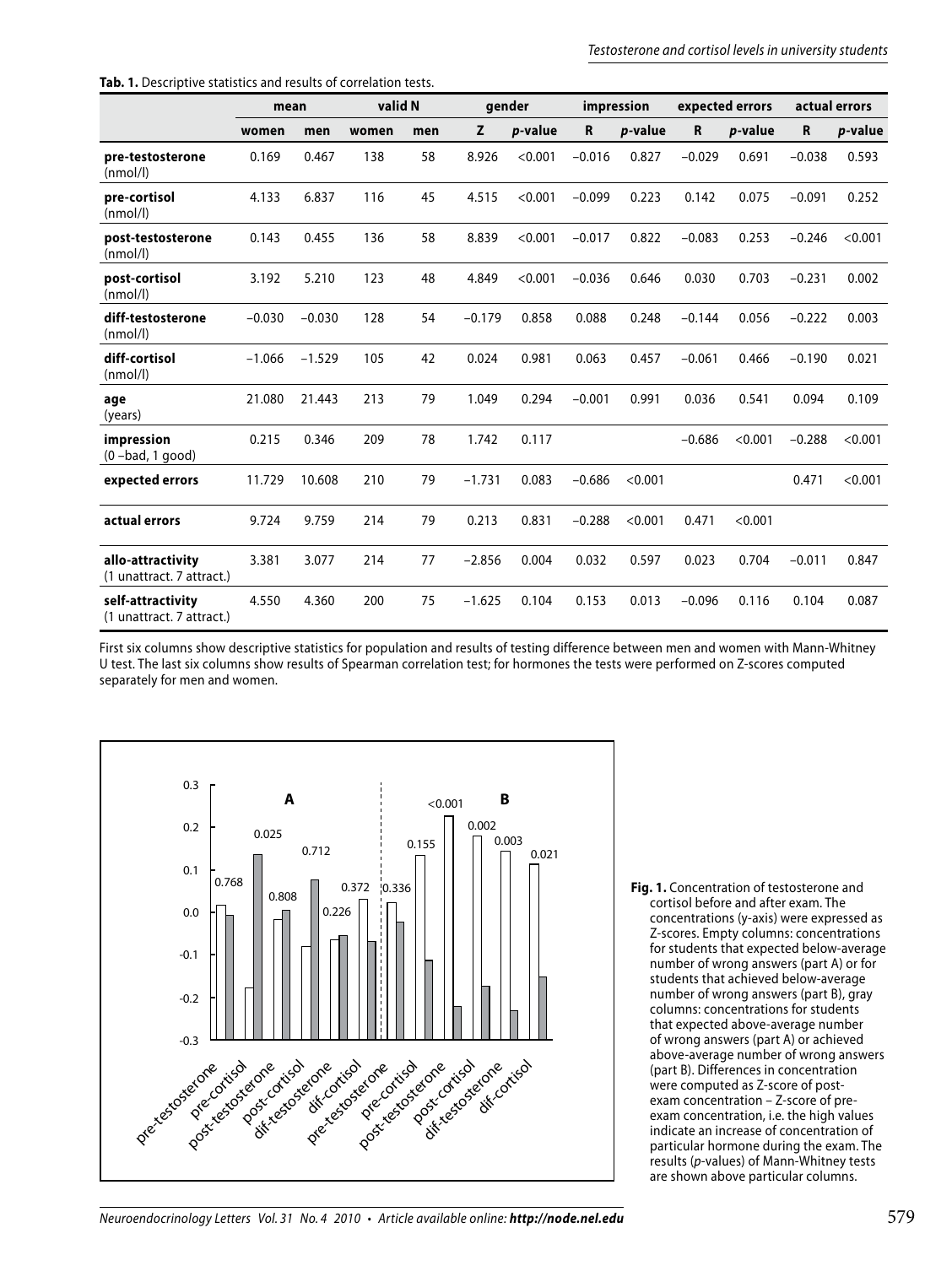an exception of the absence of any correlation between impression from the exam and self-estimated attractivity in men; however, both the strength of the correlations and significance were always higher for women than men.

The estimated number of wrong answers strongly correlated with the actual number of wrong answers  $(\text{beta}=0.477, R^2=0.22, p<0.001; \text{Figure 1}).$  The residuals of this correlation (reflecting self-confidence or optimism of the subjects) correlated positively with selfestimated attractivity (Spearman R=0.186, *p=*0.002) and negatively with the level of testosterone after the exam (Spearman  $R = -0.210$ ,  $p=0.004$ ), the level of cortisol after the exam (Spearman R=–0.281, *p<*0.001), and the change in testosterone (Spearman  $R = -0.188$ , *p=*0.012) and cortisol levels (Spearman R=–0.218, *p=*0.009) during the exam. Separate analyses for men and women showed a similar pattern, however, no correlations were significant for males.

## **DISCUSSION**

The concentration of testosterone and cortisol changed in relation to the number of wrong answers on an exam. The actual number of wrong answers was a better predictor of the change in hormones (increase in successful, decrease in unsuccessful students) than the self-estimated number of wrong answers or a subjective positive or negative impression from the exam. On the contrary, the concentration of hormones before the exam was a better predictor of the subjective positive or negative impressions from the exam than the actual number of wrong answers on the test. Self-estimated attractivity of females but not males correlated negatively with the subjective positive impression from the exam; however, there was no correlation between the self-estimated attractivity and the actual number of wrong answers on the exam.

The relation between success on the exam and concentration of hormones was stronger for females than males. This was not caused by the lower number of men in the experimental set since the statistical significances as well as the absolute values of Spearman R were lower for men than for women. We cannot decide whether the concentration of hormones more closely reflects a response to success in women than in men, or whether men were less concerned about their results in the exams than women were. The latter possibility was supported by the observed absence of any relation between self-attributed attractivity and results of the exam in the men.

Similarly, reasons for the stronger relation between the concentrations of hormones and the actual rather than estimated number of wrong answers cannot be definitively determined. We can speculate that the students' subconscious, which directly influences the concentration of hormones, is able to objectively estimate the results of the exam better than their consciousness. It is also possible that the weak students consider, for

example, 10 wrong answers to be a good result while good students consider the same number of wrong answers to be a failure. A better correlation between the concentration of hormones and the number of actual rather than estimated errors can be expected if the hormone concentration is influenced by the real number of failures (e.g. inabilities to decide the correct response for a particular question) rather than the rational reinterpretation of what is a success and what is a failure. It is also possible that the weaker association between the estimated number of wrong responses and the concentration of hormones was caused by systematic bias, e.g. the inability of weak students to correctly estimate the number of wrong answers.

The major shortcoming of the study was the relatively mild (non-stressing) conditions of the exams. For ethical reasons, we used the same benevolent and anti-stress conditions as in normal exams undertaken in previous years. The students voluntarily participated in these exams, and in the cases where they were not satisfied with their results, they had the option of completing an oral exam where the result of their written exam was not taken into consideration. Moreover, the administration of the test was set up to minimize the pressure and stress of time; the next question was always screened after all students had decided which answer they considered to be correct. Clearer results could probably be obtained if participation in the exam was compulsory, the students did not have the option to refute the results of the exam, and the questions were administered under time-pressure conditions.

The present study confirmed that the concentration of testosterone and cortisol increases or decreases in response to natural psychological stressors depending on individual achievement. The subjects that were successful increased their levels of testosterone and cortisol while unsuccessful subjects expressed a decrease in concentration of these hormones. It is not clear whether an increased level of cortisol, which is known to mobilize energy to cope with a stressing event (Kuoppasalmi *et al.* 1980), was partly responsible for better achievements in successful students, or whether the concentration increased in response to their good achievement as is usually suggested for testosterone (Mazur 1985; Mazur & Booth 1998). Usually, but not always, testosterone increases and cortisol decreases after victory, and testosterone decreases after defeat in humans (Salvador 2005). However, this typical response can be reversed in various situations and depends on many variables, including the non-conscious motivation of subjects (Schultheiss & Rohde 2002; Wirth *et al.* 2006), the social situation (Kirschbaum *et al.* 1995; Newman *et al.* 2005), or the experience and manner in which the subject copes with the stress (Salvador 2005; Suay *et al.* 1999).

Our results suggest that the complicated pattern of the hormonal response observed in humans is not an artifact of methods used in human research, namely of the fact that the hormonal responses are usually stud